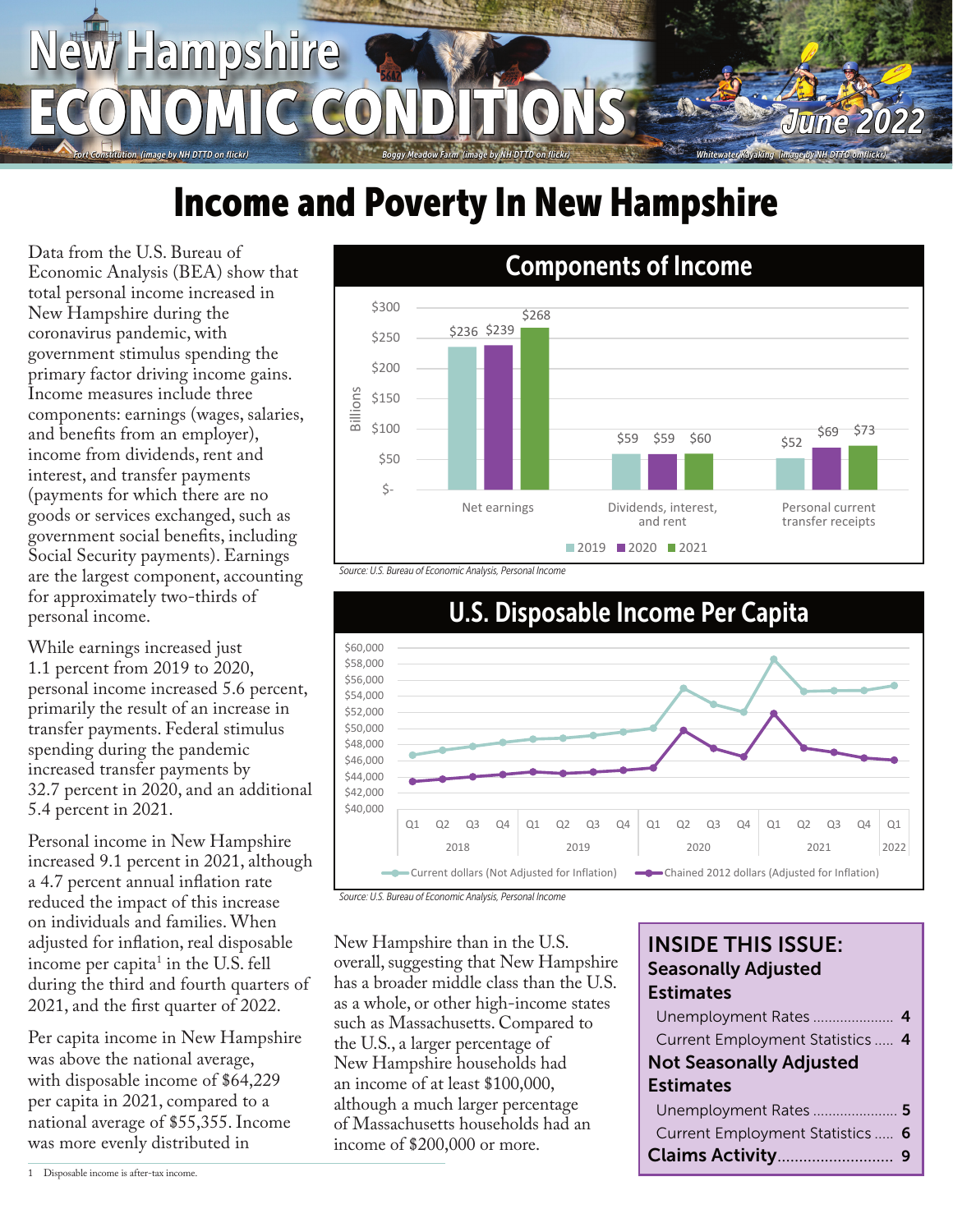#### New Hampshire Economic Conditions - June 2022 www.nhes.nh.gov/elmi

On the other side of the income spectrum, a smaller percentage of households in New Hampshire had an income less than \$60,000 than in the U.S overall. Just nine percent of households in New Hampshire had an income less than \$20,000, compared to 12 percent in Massachusetts and 14 percent nationwide. Still, nine percent of households meant 50,300 New Hampshire households had an income less than \$20,000 in 2020. An additional 68,400 New Hampshire households had an income of at least \$20,000, but less than \$40,000.



### *Poverty Rate Estimates and The Effect of Pandemic Stimulus Spending on Poverty*

In addition to measuring income, the Census Bureau also estimates the poverty rate for households in the U.S., comparing household income to the poverty threshold. The poverty threshold varies slightly based on total household size and the number of related children under age 18 in the household; for a four-person household, the 2020 poverty threshold ranged between \$26,246 and \$27,131 per year. In 2020, the Census Bureau estimated the official U.S. poverty rate to be 11.4 percent.<sup>2</sup>

According to the U.S. Department of Health and Human Services, "poverty is widely considered a cause for national action because poor families often encounter material hardships and reduced well-being and because children who grow up in poor households are less likely to thrive as adults."3 The coronavirus pandemic, which affected employment and earnings for millions of Americans, put many households at risk of experiencing poverty. Several federal pandemic stimulus programs, including enhanced unemployment insurance benefits, expanded Supplemental Nutrition Assistance Program (SNAP) eligibility, and Economic Impact Payments, gave benefits directly to lowincome Americans or all eligible Americans.

In addition to standard income and poverty estimates, the Census Bureau produces the Supplemental Poverty Measure (SPM), which includes non-cash income (SNAP benefits, housing subsidies, tax credits, etc.) from government programs intended to assist low-income families and individuals into its calculation for determining poverty rates. The SPM also adjusts income by subtracting federal income tax and FICA payments, child support, medical and business expenses, and makes regional adjustments based on regional housing costs.

The Census Bureau's official U.S. poverty rate increased from 10.5 in 2019 to 11.4 percent in 2020, reflecting the loss of employment or hours worked by many during the pandemic. However, the supplemental poverty measure decreased, from 11.8 percent to 9.2 percent, as spending by government programs provided greater-than-normal assistance to low-income families and individuals. The Census Bureau estimated that these additional benefits kept more than 17 million Americans from experiencing poverty during the pandemic.<sup>4</sup>

### *Poverty in New Hampshire*

The Census Bureau's 2020 American Community Survey 1-Year Experimental<sup>5</sup> data, which measure poverty rates for states and other smaller geographical areas, estimated the national poverty rate at 11.9 percent, slightly higher than the official poverty rate of 11.4 percent. All states in the New England region had poverty rates below the national average, and New Hampshire, with a poverty rate of 7.0 percent, had the lowest rate in the nation.

It is important note that the official poverty rate is not adjusted for regional differences in income or cost of living. The SPM, which factors housing costs into income estimates, produced a higher poverty rate estimate for



#### *Source: U.S. Census Bureau, American Community Survey 2020 1-Year Experimental Data*

2 The Census Bureau estimates poverty rates using data collected from two different surveys. The official national poverty rate is generated using data from the Current Population Survey's Annual Social and Economic Supplement (ASEC). The official U.S. poverty rate (11.4 percent) is the estimate produced using data from ASEC. For states and other smaller geographic units, the Census Bureau recommends using poverty estimates

from the American Community Survey, which has a larger sample size.<br>3 U.S. Department of Health and Human Services, Poverty Estimates, Trends, and Analysis. https://aspe.hhs.gov/topics/poverty-economic-mobility/poverty-

4 Liana E. Fox and Kalee Burns, The Supplemental Poverty Measure: 2020. https://www.census.gov/content/dam/Census/library/publications/2021/demo/p60-275.pdf. 5 Due to data collection issues caused by the pandemic, results of the 2020 1-Year American Community Survey were released as experimental data.

*New Hampshire Employment Security, Economic and Labor Market Information Bureau* 2